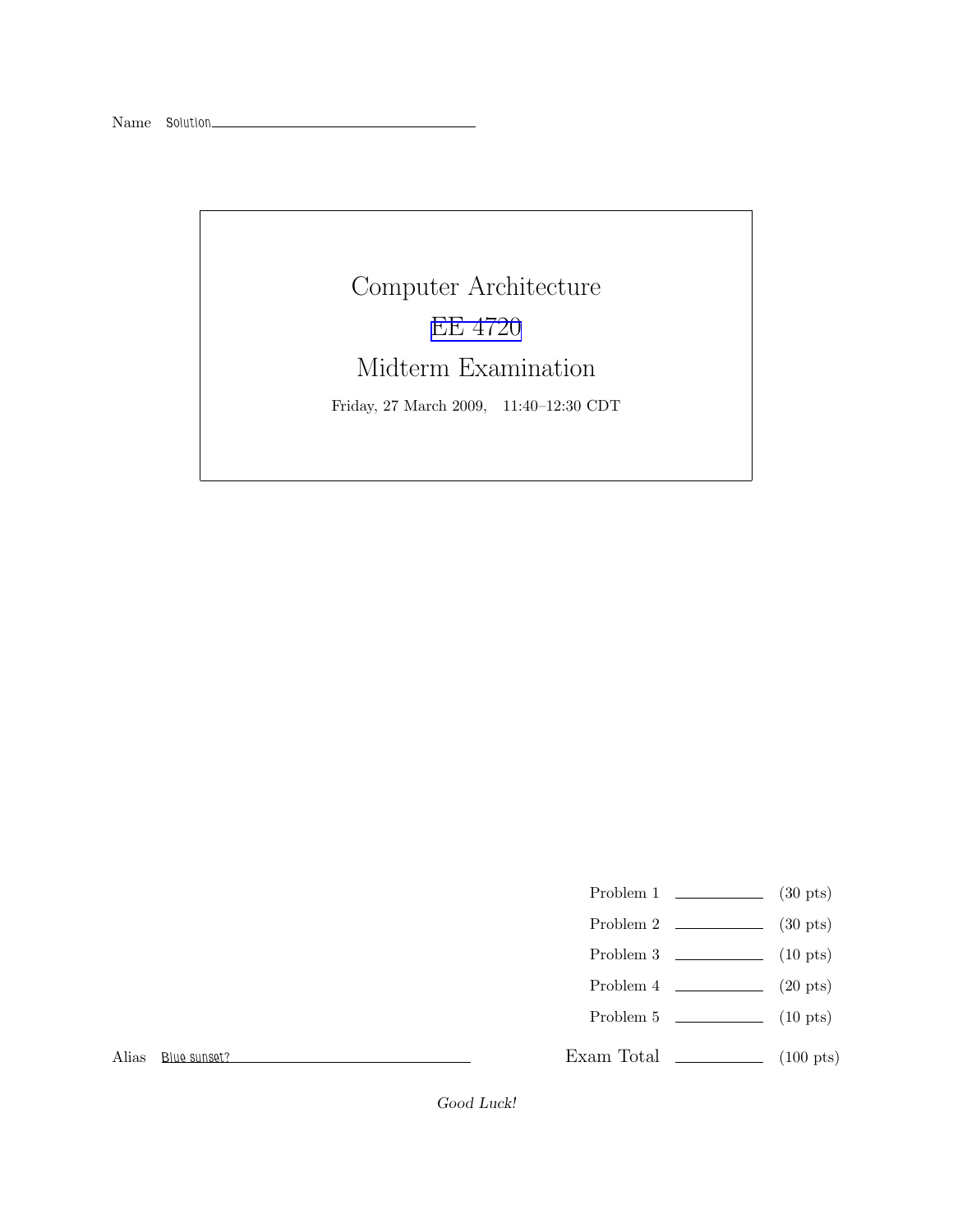

Problem 1: [30 pts] The code below executes on the illustrated FP pipeline.

(a) Add reasonable bypass paths needed by the code above, for both the integer and FP pipelines.

 $\overrightarrow{V}$  Add reasonable bypass paths. Don't add unneeded bypass paths. See discussion in the next part.

LOOP: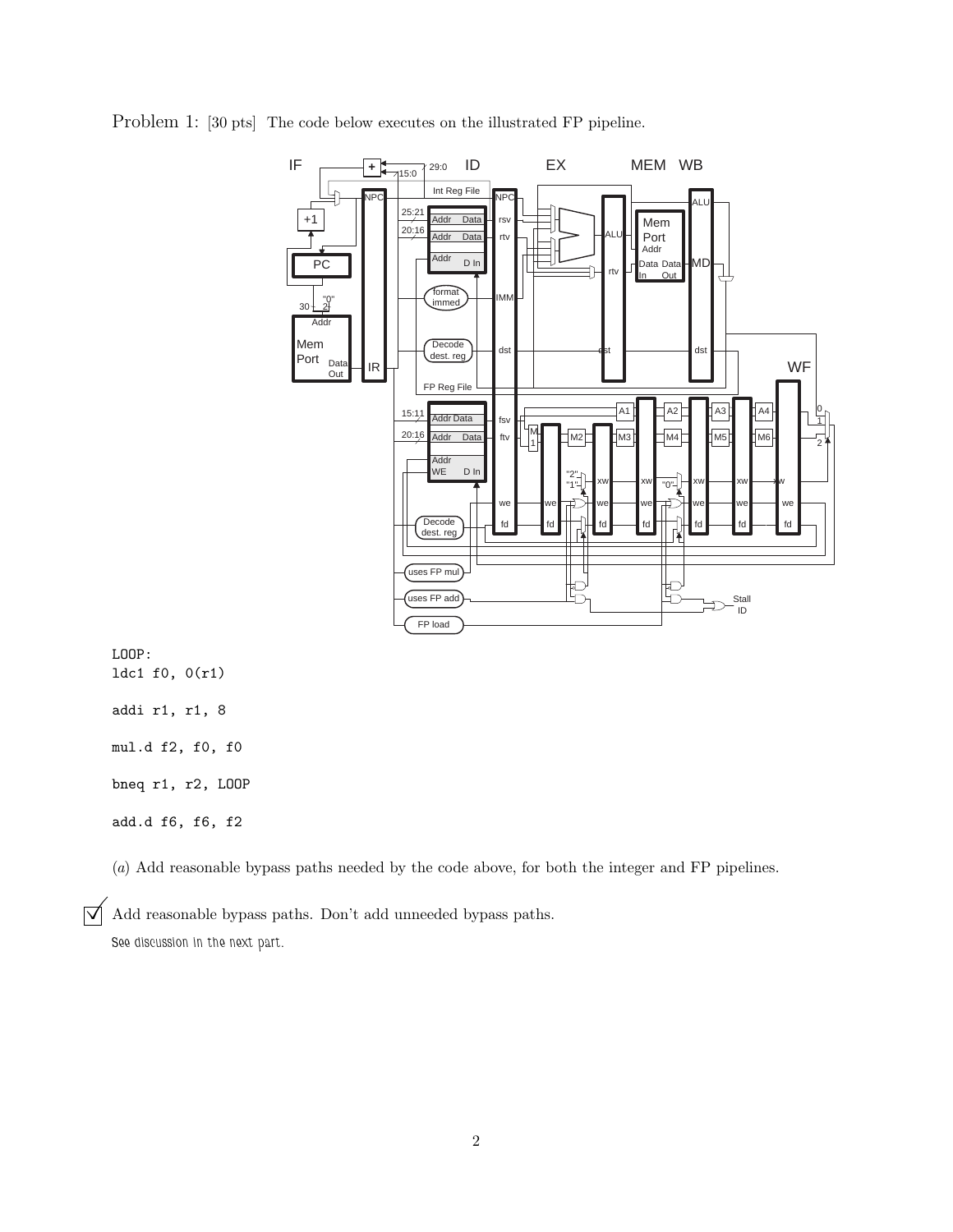(b) Analyze the performance of the code using your bypasses:

 $\triangledown$  Show a PED for the code above using your bypasses. (Use this page or next page.)

The PED appears below. Three additional bypasses are needed for the code below. In cycle 4 mul.d uses two bypasses, from WF to M1, for the value loaded by ldc1. Also in cycle 4, bneq uses a bypass from ME to ID. In cycle 10 the add.d uses a bypass from WF to A1 (this would be one of the bypasses to mul.d).

```
# SOLUTION
LOOP: # Cycle 0 1 2 3 4 5 6 7 8 9 10 11 12 13 14 15 16 17 18
ldc1 f0, 0(r1) IF ID EX ME WF
addi r1, r1, 8 IF ID EX ME WB
mul.d f2, f0, f0 IF ID M1 M2 M3 M4 M5 M6 WF
bneq r1, r2, LOOP IF ID EX ME WB
add.d f6, f6, f2 IF ID ---------> A1 A2 A3 A4 WF
LOOP: # Cycle 0 1 2 3 4 5 6 7 8 9 10 11 12 13 14 15 16 17 18
1dc1 f0, 0(r1) IF ----------> ID EX ME WF
addi r1, r1, 8 IF ID EX ME WB
mul.d f2, f0, f0 IF ID M1 M2 M3 M4 M5 M6 ..
bneq r1, r2, LOOP IF ID EX ME WB
add.d f6, f6, f2 IF ID ---------> ..
LOOP: # Cycle 0 1 2 3 4 5 6 7 8 9 10 11 12 13 14 15 16 17 18
ldc1 f0, 0(r1) IF ---------> ..
```
 $\overrightarrow{\mathsf{q}}$  Compute the CPI of the code for a large number of iterations.

The iteration starting at cycle 5 and 14 start with the pipeline in the same state (ldc1 in IF, add.d in ID, bneq in EX, etc.) and so the iteration starting at cycle 5 will match future ones. The iteration starting at cycle 5 takes  $14-5=9$  cycles and uses five instructions, so the average instruction execution time is  $\frac{14-5}{5=1.8$  CPI .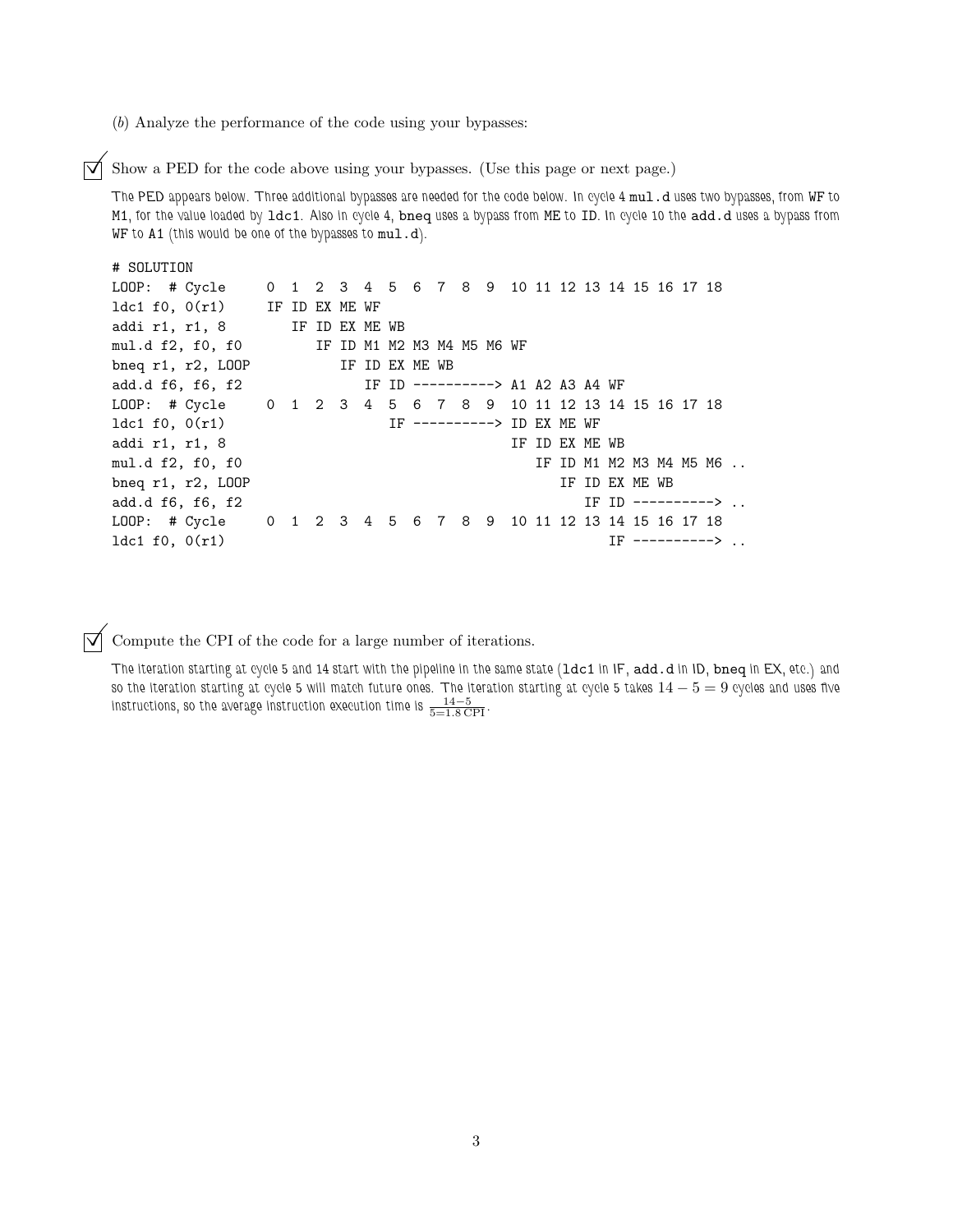Use this page for PED, if needed.

LOOP: ldc1 f0, 0(r1) addi r1, r1, 8 mul.d f2, f0, f0 bneq r1, r2, LOOP add.d f6, f6, f2

4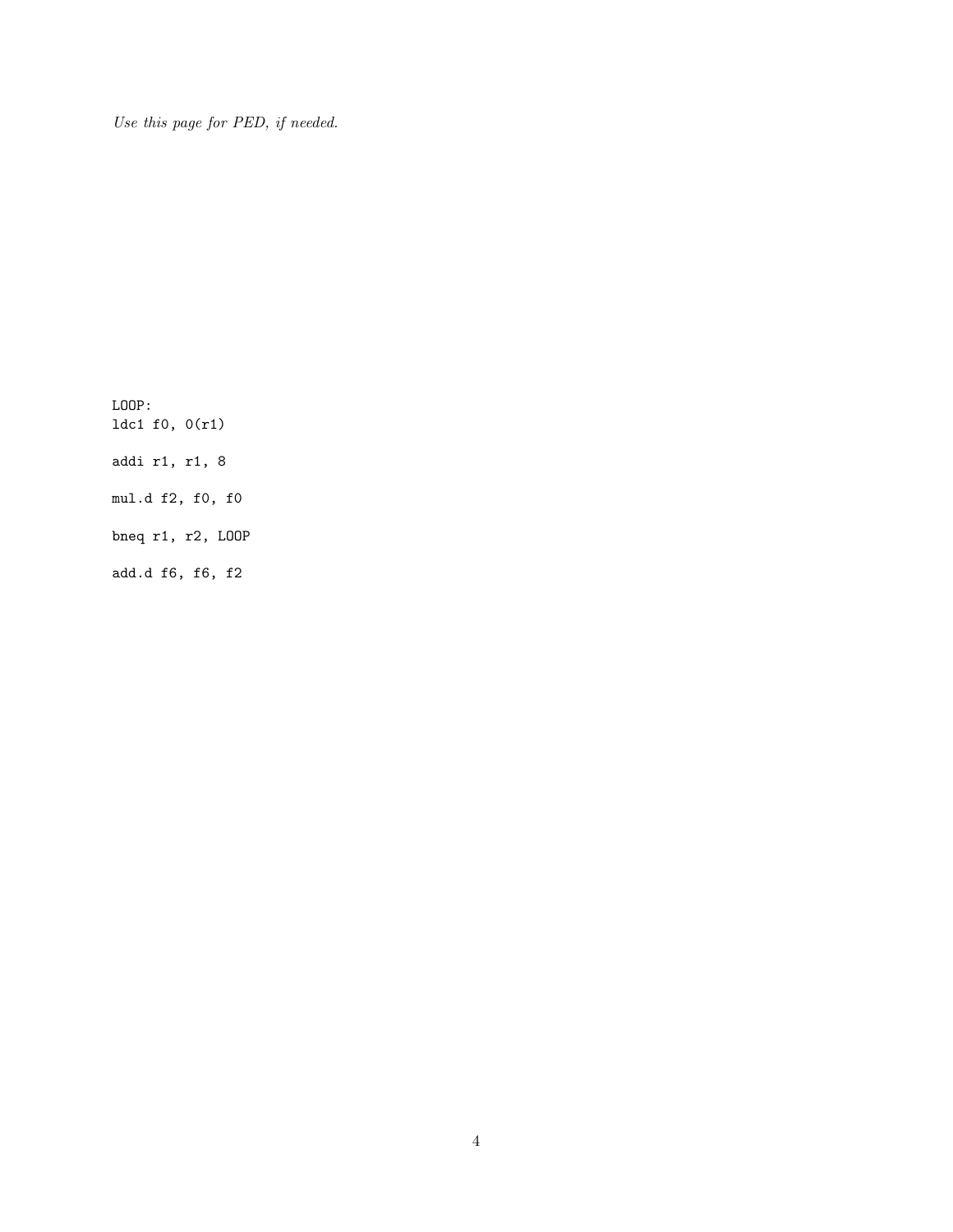Problem 1, continued:



(c) A component failure in the MIPS implementation below has changed the circled OR gate into an AND

 $\overrightarrow{\mathcal{A}}$  Is it still possible to perform a FP multiply? If yes, show how with PED, if no explain.

# Original Code. (For answer show modified code with PED.) # Cycle 0 1 2 3 4 5 6 7 8 9 10 11 12 13 14 15 16 17 18 mul.d f0, f2, f4 IF ID M1 M2 M3 M4 M5 M6 WF nop IF ID EX ME WB nop IF ID EX ME WB

Yes. First consider the original code with two nops added, above. In cycle 3 the mul.d is in M2, the circled gate will have a 1 input from the M1/M2. we latch and a 0 input from the  $|$  uses FP add  $|$  logic, and so its output will be zero, snuffing out the mul.d instruction.

Now consider the code execution below in which the second nop is changed to an add.d. In cycle 3 the mul.d in M2 will be "helped" by the add.d in ID and so the output of the circled gate will be 1; with this help the mul.d will complete normally.

The add.d stalls in ID in cycle 3 (as it should) but in cycle 4 it suffers the same problem as the mul.d in the original code: the we signal is 0 when it should be a 1. As a result the add.d will not finish completely. All other logic is working correctly so there is no way to "fix" the add.d's we signal in the later stages and so there is no way the add.d can finish.

# SOLUTION Cycle 0 1 2 3 4 5 6 7 8 9 10 11 12 13 14 15 16 17 18 mul.d f0, f2, f4 IF ID M1 M2 M3 M4 M5 M6 WF nop 1F ID EX ME WB <- 0ther insns would work. add.d f8, f2, f4 IF ID -> A1 A2 A3 A4 WF <- Let mul go through.

 $\overrightarrow{\mathsf{q}}$  Is it still possible to perform a FP add? If yes, show how with PED, if no explain.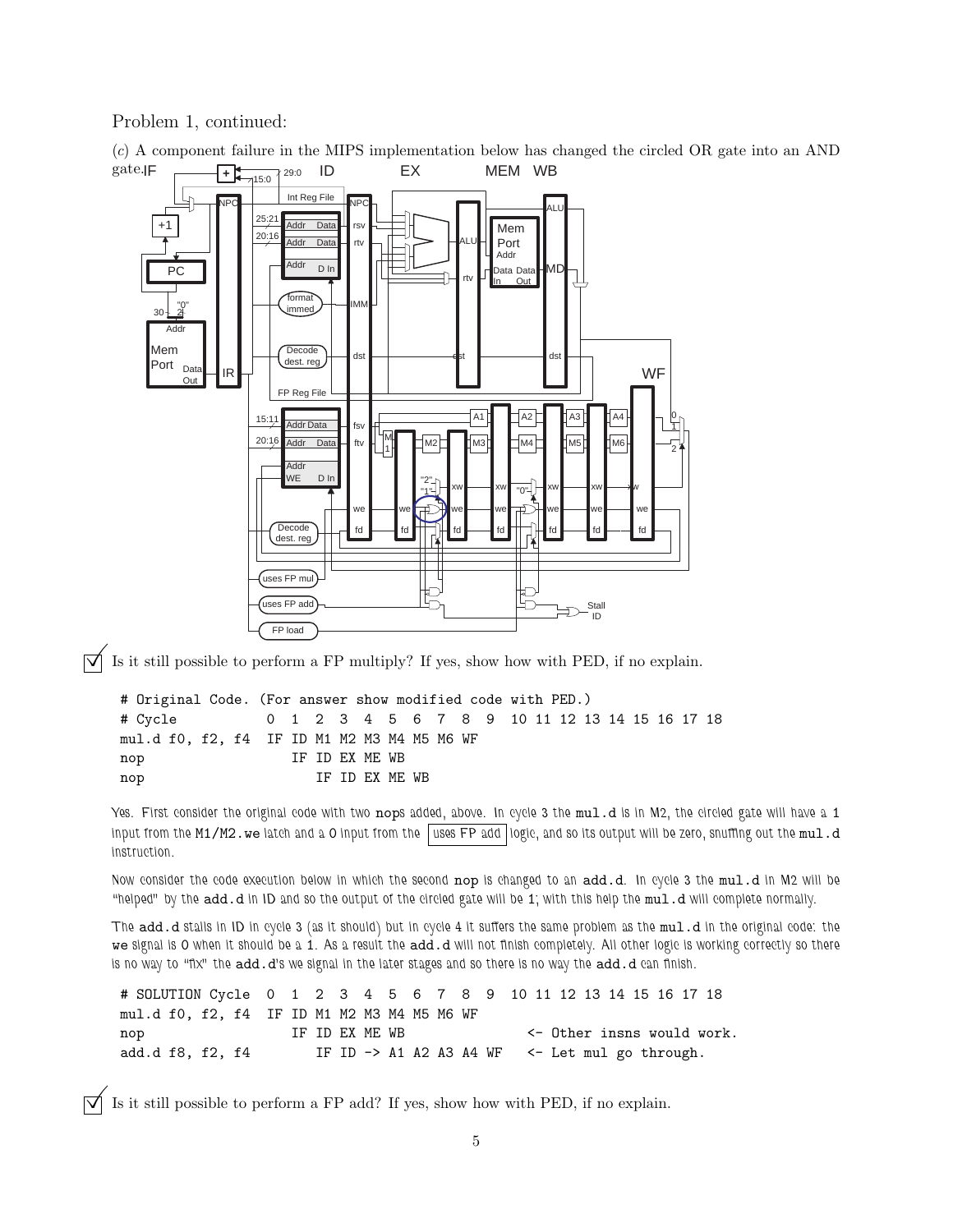# Original Code. (For answer show modified code with PED.) add.d f0, f2, f4

No. See the solution to the previous part.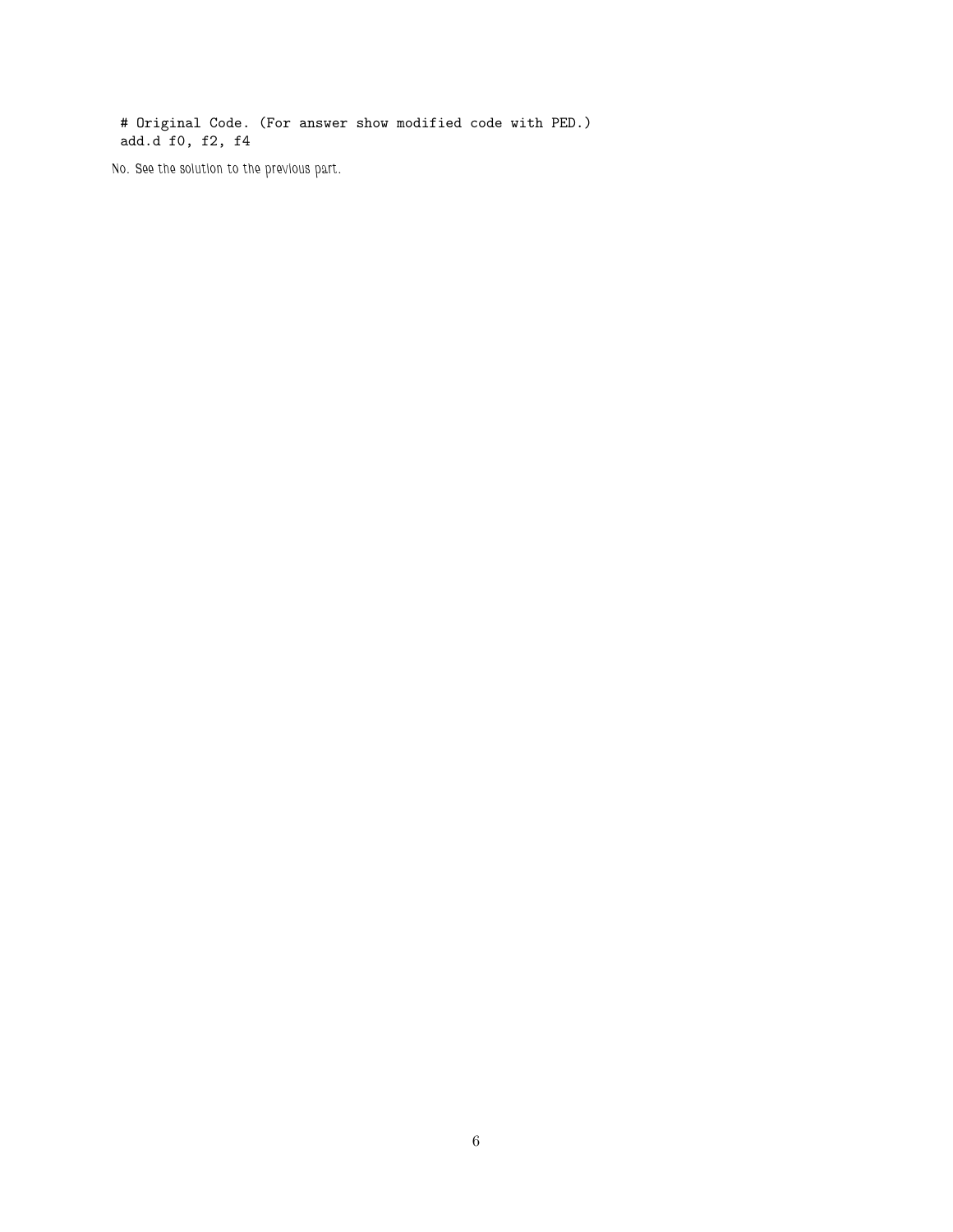Problem 2: [30 pts] The MIPS-A ISA is like MIPS-I except that load and store instructions use only the rs register value for an address, they don't add an offset (or anything else). As a result MIPS-A can be implemented with a four-stage pipeline.

(a) Our familiar 5-stage MIPS-I implementation appears below with one of the pipeline latches missing. Make additional changes so that this is a reasonable four-stage implementation of MIPS-A.

 $\triangledown$  Show all connections to the memory port.

 $\triangledown$  Cross out wires and other items that are not needed, add what is needed.

The memory port address input should be connected to the output of the upper ALU mux. The bypass connections that used to be from ME should be removed. Ask for a diagram if needed!



(b) Describe two ways in which this MIPS-A implementation costs less than the five-stage MIPS-I.

 $\triangledown$  Two reasons for lower cost.

Reason 1: No ME to EX bypass connections (including the wires themselves, multiplexor inputs and control logic). Reason 2: No EX/ME pipeline latches.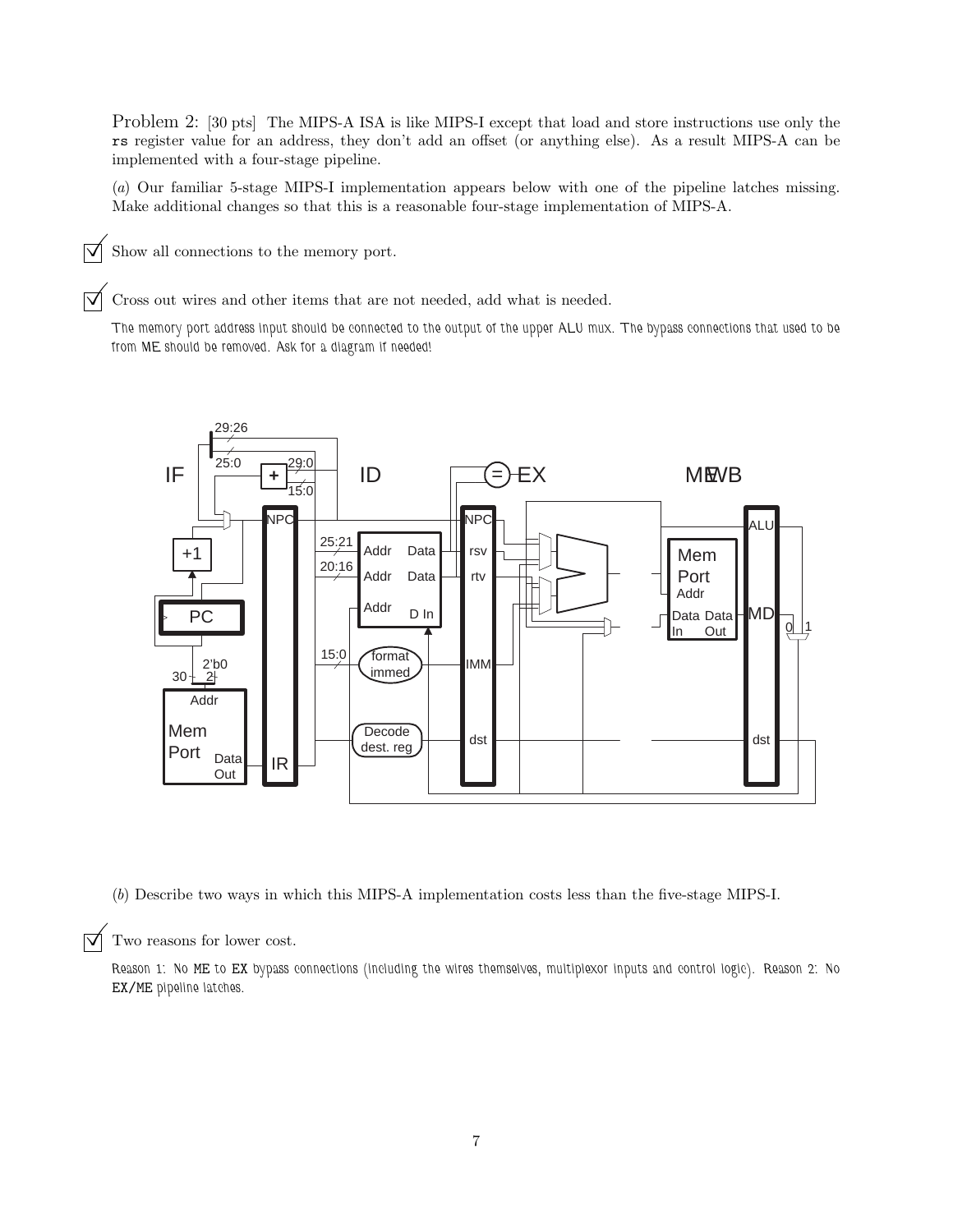Problem 2, continued:

(c) The four-stage MIPS-A implementation may be faster or slower than the five-stage MIPS-I.

Provide a pair of equivalent code fragments, one for MIPS-I that runs on the five-stage implementation and one for MIPS-A that runs on the four-stage, in which the MIPS-A version is faster. Hint: The MIPS-I code will have a familiar stall.

Because the memory port and ALU are in the same stage the MIPS-A implementation can bypass a load value to the next instruction, avoiding a stall that occurs in MIPS-I. See the two code fragments. Note that the fact that WB occurs in four rather than five cycles of IF is not in itself a performance advantage, the advantage is in avoiding the stall.

# SOLUTION # MIPS-I  $lw$  r1,  $O(r2)$  IF ID EX ME WB add r3, r1, r4 IF ID -> EX ME WB # MIPS-A lw r1, (r2) IF ID EM WB add r3, r1, r4 IF ID EM WB

Provide a pair of equivalent code fragments, one for MIPS-I that runs on the five-stage implementation and one for MIPS-A that runs on the four-stage, in which the MIPS-A version is slower. Hint: Think about the difference in the ISAs.

MIPS-A will have to perform additions to retrieve data at an offset (small distance) from some base address, something that MIPS-I can avoid. See the examples below.

# SOLUTION # MIPS-I lw r3, 0(r2) lw r4, 4(r2) # MIPS-A lw r3, (r2) addi r2, r2, 4 lw r4, (r2)

(d) A company needs to decide whether to develop MIPS-I or MIPS-A. How does it decide? Assume that at this point software compatibility is not an issue.

How should company decide which to develop?

Benchmarks based on customers' workloads should be analyzed to determine how often loads ands stores use non-zero offsets and how often a load/use stall cannot be avoided. If there are more unavoidable load/use stalls than non-zero offsets then MIPS-A might be better, otherwise MIPS-I might be better.

Will having skilled compiler writers tilt the decision towards MIPS-A or MIPS-I? Explain.

MIPS-I, because the compiler can schedule to avoid load/use stalls, but there is little the compiler can do to avoid using offsets in most cases.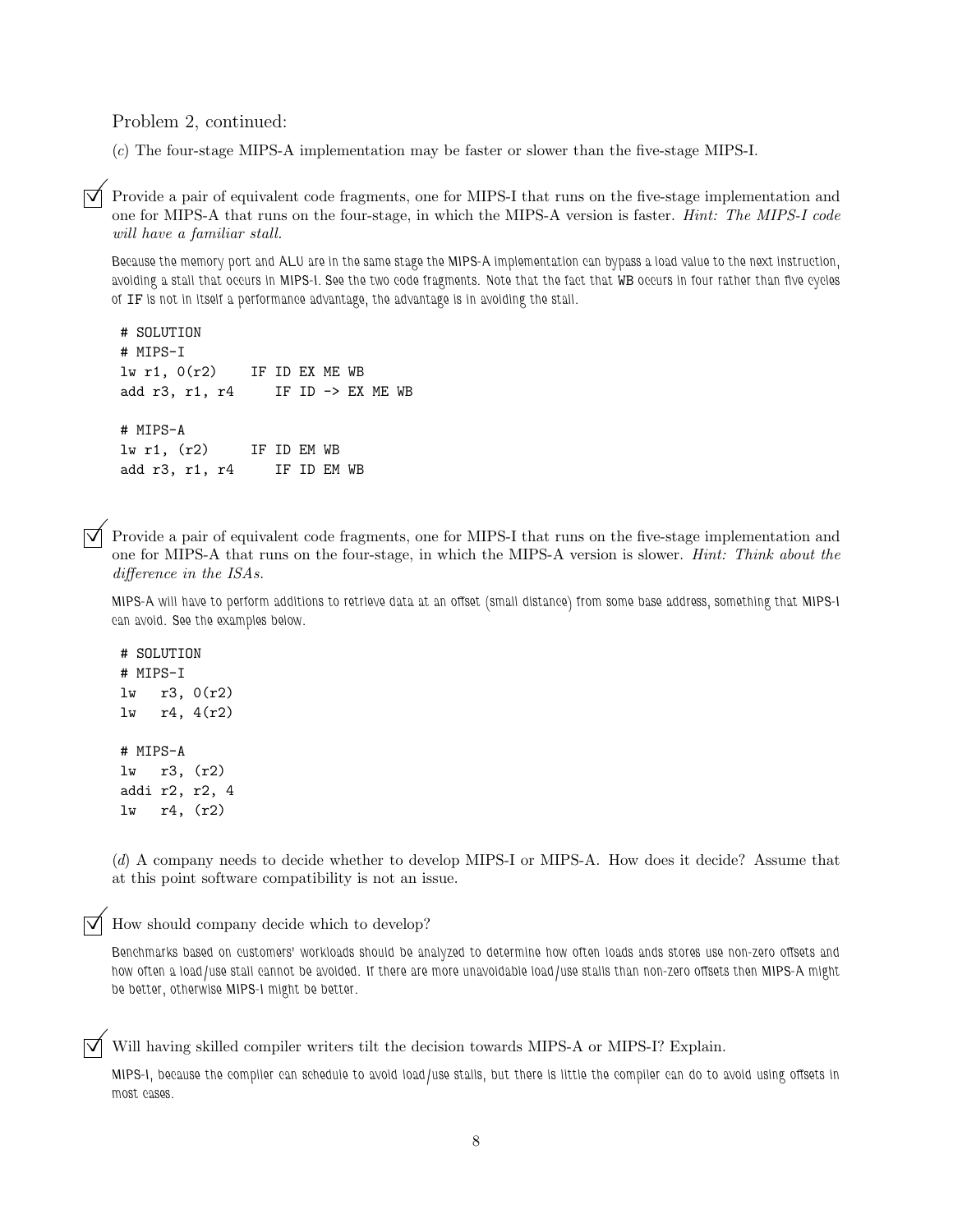Problem 3: [10 pts] Answer the questions below.

(a) Why does MIPS have a beq but does not have a blt (branch less than), even though a blt instruction would be frequently used?

## $\overrightarrow{V}$  Why beq but no blt?

Because the magnitude comparison needed for blt would take more time than the equality comparison needed for beq, long enough to lengthen the critical path.

(b) Explain why a branch delay slot can be though of as a short-sited feature in an ISA.

 $\triangledown$  Delay slots are good when...

The implementation has five stages and is scalar. Execution proceeds without a stall or squash whether or not a branch is taken (assuming no difficult dependencies).

 $\overrightarrow{\bigvee}$  ...but delay slots are bad when...

The implementation is superscalar or deeper than five stages (roughly). In that case more than one instruction will be fetched by the time a branch is resolved and so instructions will have to be squashed. The benefit is smaller, but all of the complexity is still there.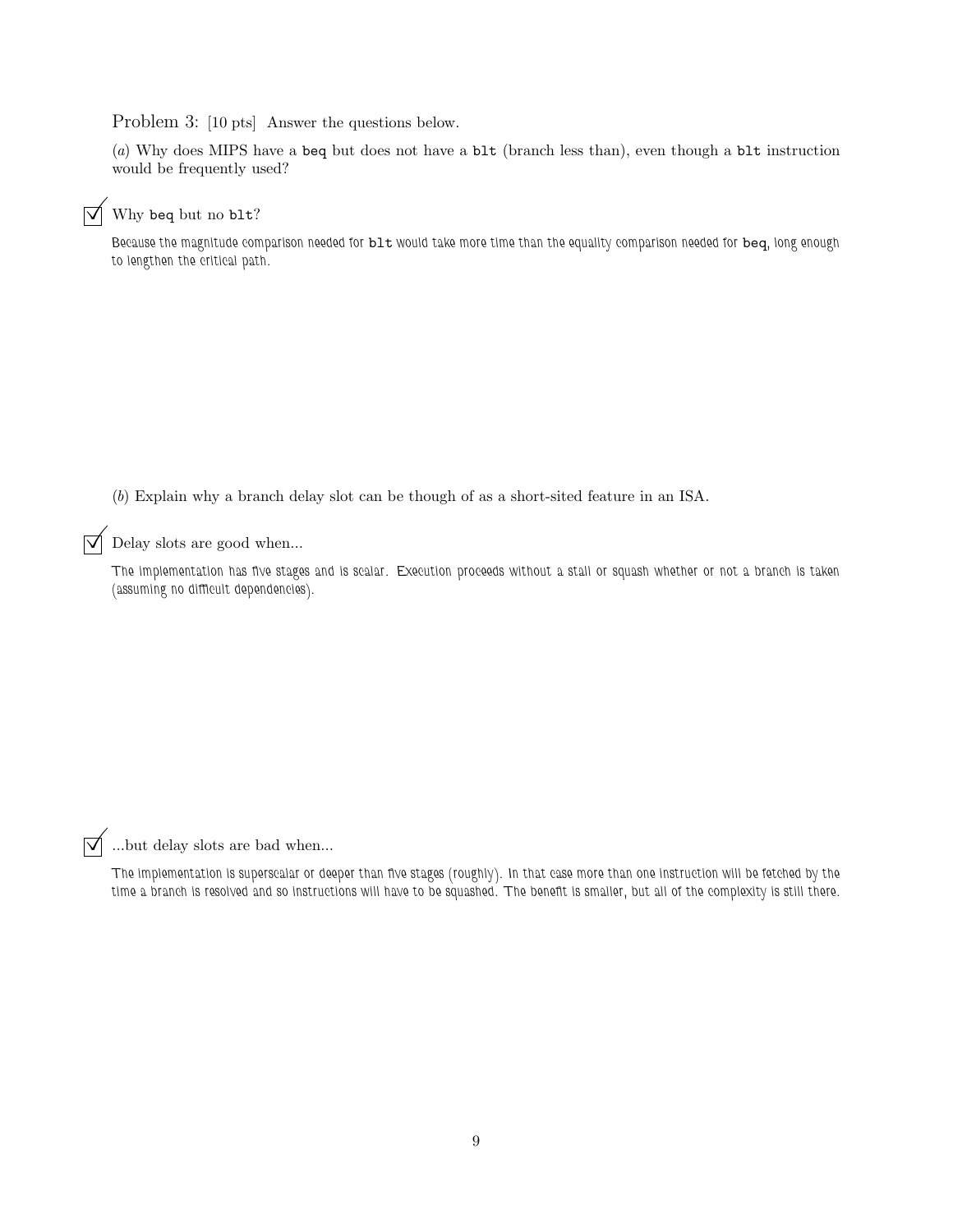Problem 4: [20 pts] The doing-it-the-hard-way MIPS code below loads the constant  $\frac{1}{3}$  in IEEE 754 single-precision format, 0x3eaaaaab, into register f2.

addi r10, r0, 1 addi r20, r0, 3 mtc1 f12, r10 mtc1 f22, r20 cvt.s.w f14, f12 cvt.s.w f24, f22 div.s f2, f14, f24

(a) Describe what the mtc1 and cvt.s.w instructions do.



Move to co-processor 1. This moves the value in r10 to f12. It only moves it, it does not do format conversion.

Explain cvt.s.w

Convert word (32-bit integer) to single (IEEE 754 single-precision floating point).

(b) The code above uses more instructions than are necessary and also uses a wastefully time-consuming instruction.

 $\triangledown$  What is the wastefully time-consuming instruction?

The divide, div.s. It's time-consuming because it's a divide, it's wasteful because it's computing something at run time that could have been computed at compile (or assembler-writing) time. See the next part.

Re-write the code so it uses fewer instructions without using load instructions. Hint: A correct answer uses three instructions and a piece of information slipped into the first sentence of the problem.

Rather than computing it, just load the pre-computed FP value of  $\frac{1}{3}$  into a register:

# Solution lui r10, 0x3eaa ori r10, r10, 0xaaab mtc1 f2, r10